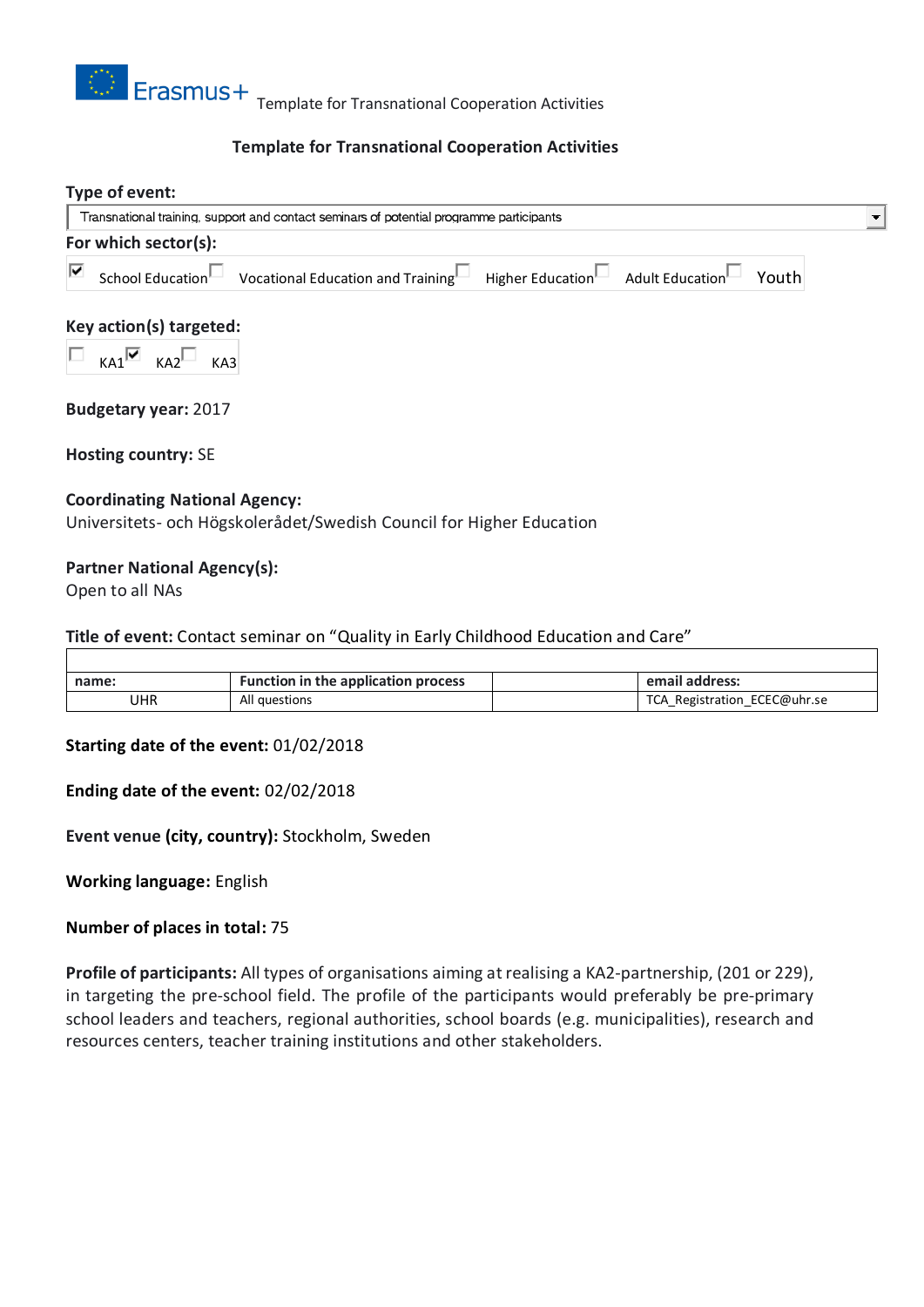

## **Themes and goals of the event:**

Quality in Early Childhood Education and Care is one of the major priorities within the Erasmus+ strategic partnership action. The contact seminar and workshop aim at producing project ideas and project proposals for strategic partnerships in the school field. During the two-day seminar, participants will have the chance to network, learn, share ideas and practices from European colleagues and to set up a partnership.

## **Expected results:**

Participants will have acquired enough knowledge about the programme in order to be able to form an application together with partners. In the process of information by experts at seminars and training in workshops they will get all necessary support to find partners, to work out concrete project ideas and to prepare the project application.

# **Programme of event: (a draft programme will be sent out on December 20)**

NB: There will be a possibility (optional) to visit a Swedish pre-school on the day before the seminar, i.e. on the January 31.

# **Webpage of the event**:

The link to the website will be sent to the interested national agencies within the following week.

**Event fee** (amount in EUR, if applicable):

The hosting NA will cover the hosting costs (accommodation, food, conference arrangements). NB! in case of no-show the sending NA will have to cover theses costs according to the terms and conditions of the conference venue.

The sending NA will pay the travel expenses of the participants to the venue.

**Event fee** (what covers the fee):

Accommodation in a single room for 2 nights and all meals.

**Travel costs** (who covers the travel costs): Sending NA

**Number of participants per country:** Up to 3 participants

**Deadline to which NAs inform organizer about number of participants, they will send**: 19/12/2017

**Deadline to which organizer confirms number of places reserved:** 21/12/2017

**Deadline for sending details of participants to hosting NA:** 11/01/2018